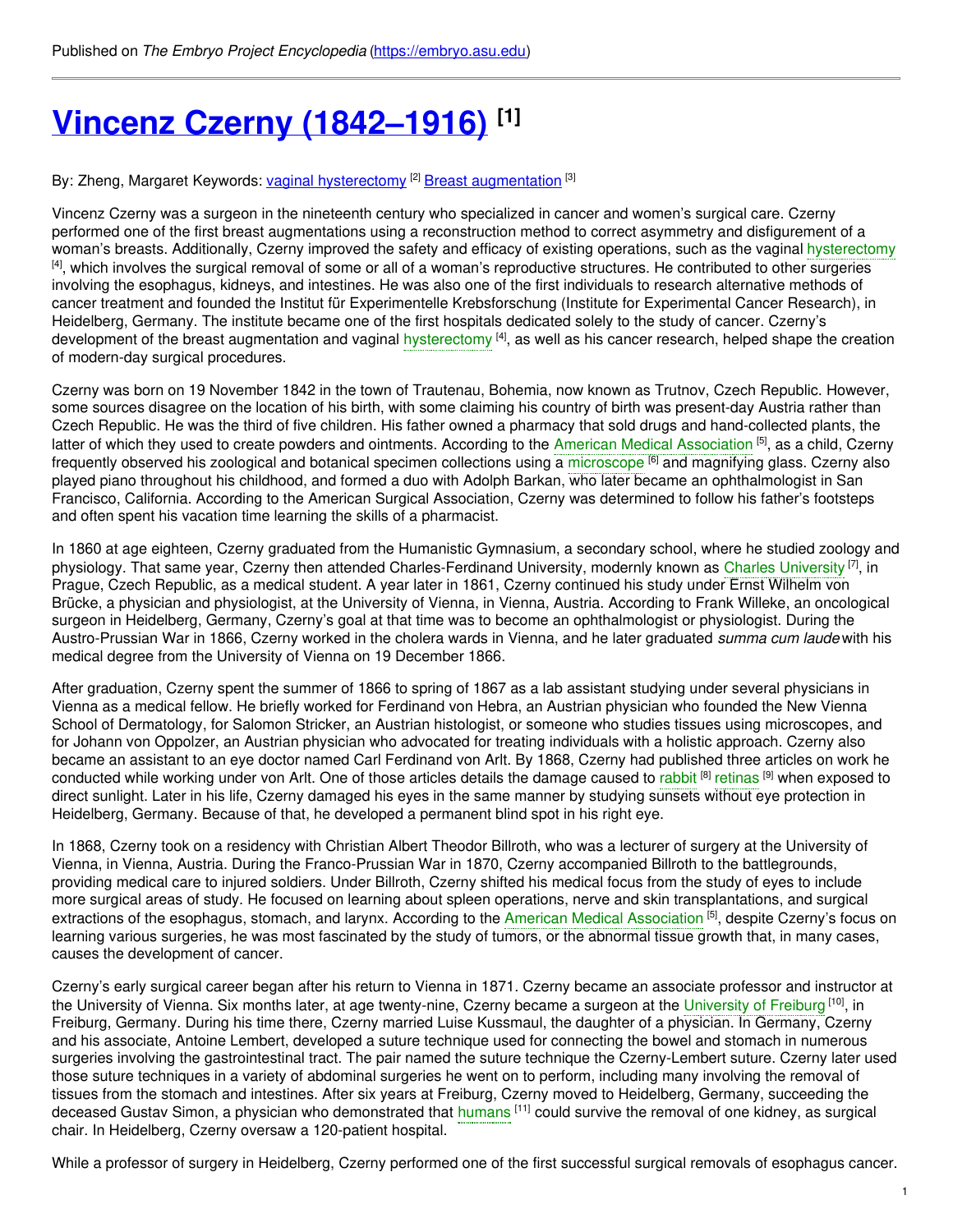His patient was a fifty-one-year-old woman who had experienced difficulties swallowing for months prior to the surgery. During his operation, Czerny made a vertical incision from the woman's hyoid bone, a bone between the chin and the thyroid, to the sternum, a long bone located at the top of the chest. Czerny removed the tumor and approximately six centimeters of upper portion of the woman's esophagus. He began by closing the wound, then inserting a feeding tube into the wound before stitching the skin together around the tube. After four days, he replaced the tube with a larger, more permanent tube called a bougie. The woman fed herself through the tube for a year until her symptoms returned. At that point, Czerny performed another surgery, but the woman died shortly thereafter. Despite the woman's death, historians credit Czerny for performing one of the first esophagus operations without using imaging techniques, anesthesia, or antibiotics.

Czerny also began focusing on gynecology, the study of the female reproductive system, after becoming the surgical chair of Heidelberg. Before Czerny, surgeons rarely performed vaginal [hysterectomy](https://embryo.asu.edu/search?text=hysterectomy) <sup>[4]</sup> surgery, or the surgical removal of the[uterus](https://embryo.asu.edu/search?text=uterus) <sup>[12]</sup> and other reproductive structures, due to a high patient mortality rate often due to blood loss and infection. After observing a German gynecologist named Wilhelm Alexander Freund perform the operation in 1878, Czerny published an article titled "Uber die Ausrotting des Gebarmutterkrebs" (About the Extermination of Uterine Cancer), in which he described improvements to Freund's technique. In general, the female genitalia are structured so that the vaginal canal is connected to the [uterus](https://embryo.asu.edu/search?text=uterus) [12] through a narrow passage called the [cervix](https://embryo.asu.edu/search?text=cervix) <sup>[13]</sup>. Czerny's method of removing the[uterus](https://embryo.asu.edu/search?text=uterus) <sup>[12]</sup> through the vaginal canal as opposed to previous abdominal methods was less invasive and allowed for a quicker operation and shorter recovery time for women. On 12 August 1878, Czerny performed his first vaginal [hysterectomy](https://embryo.asu.edu/search?text=hysterectomy) <sup>[4]</sup> to treat cervical cancer. The operation took two hours, and the patient later died on 19 January 1879, five months after the surgery, from a urinary tract infection. Czerny recorded his attempts at four more vaginal hysterectomies for cervical cancer in articles he published around that time, noting that only 32 percent of women died immediately during or after the surgery, compared to 70 percent in other surgical techniques. While all of those patients eventually died from complications at a later date, other physicians showed interest in Czerny's vaginal [hysterectomy](https://embryo.asu.edu/search?text=hysterectomy) <sup>[4]</sup> technique since the mortality rate of his technique was still lower than that of previous methods.

Aside from that [hysterectomy](https://embryo.asu.edu/search?text=hysterectomy) <sup>[4]</sup> technique, Czerny invented other surgical techniques and wrote articles on new methods and practices. In 1880, two years after he performed his first [hysterectomy](https://embryo.asu.edu/search?text=hysterectomy) <sup>[4]</sup> operation, Czerny introduced an operation to remove non-cancerous uterine growths, or fibroids, through the vaginal canal. Around that same time, he also succeeded in developing a complete operative cure for kidney stone disease. Czerny also published over 190 articles and mentored many students who went on to become physicians as well. In 1882, Czerny wrote a manuscript on the rare occurrence of sepsis, a condition characterized by extreme infection and blood poisoning, in his surgical department. He noted that those infections were frequently caused by non-sterile, or unclean, conditions.

In 1893, Czerny performed one of the first breast augmentations, or breast enhancement surgeries, by moving a patient's benign fat-based tumor, known as a lipoma, into the breast to correct asymmetry. Czerny's patient was a forty-one-year-old singer who reported swelling and pain in her left breast, which had prompted her to seek medical attention. Czerny discovered that a tumor was causing the symptoms in her breast, which he had attributed to a constant, lingering infection of the breast tissue. After repeated consultations with Czerny and another surgeon, the woman agreed to the removal of her left breast. However, because the singer had very large breasts, the removal of one would result in significant asymmetry of her body. Upon further examination, Czerny discovered that the woman also had a fist sized growth on the right side of her lower back. During the operation, Czerny removed both the tumor in the woman's breast and the tumor on her back, and then used tissue from the tumor on her back to reconstruct her left breast. Half a year later, the woman still had tenderness around the operation site on her breast. By December 1894, about one year later, the patient had reported no more tenderness in her breast, and while her reconstructed breast was well-formed, she did note it was slightly smaller and firmer than her right breast. Czerny published his results in 1895.

Around 1904, over twenty years after being a surgeon in Heidelberg, Czerny began to focus on cancer care. He visited cancer hospitals in Moscow, Russia, and Roswell Park Comprehensive Cancer Center in Buffalo, New York, and then worked on establishing the Institute of Cancer Research in Heidelberg, which opened in October 1906 and as of 2020 is known as the Czerny-Klinik. In addition to a hospital, the institute also had a department of biology and chemistry, enabling therapy and research to be conducted by his students and researchers. During [World](https://embryo.asu.edu/search?text=World%20War%20I) War I<sup>[14]</sup>, which lasted from 1914 to 1918, Czerny converted the Institute of Cancer Research into a military hospital and served once again as a surgeon in the army with the rank of General.

Czerny's success and achievements as a physician were recognized with many awards. He was elected president of the German Surgical Society, vice president of Heidelberg University, president of the International Society of Surgery, and president of the International Association of Cancer Research.

Czerny died 3 October 1916 of leukemia in Heidelberg, Germany.

## **Sources**

1. American Surgical Association. "Vincenz Czerny."*Transactions of the Meeting of the American Surgical Association*35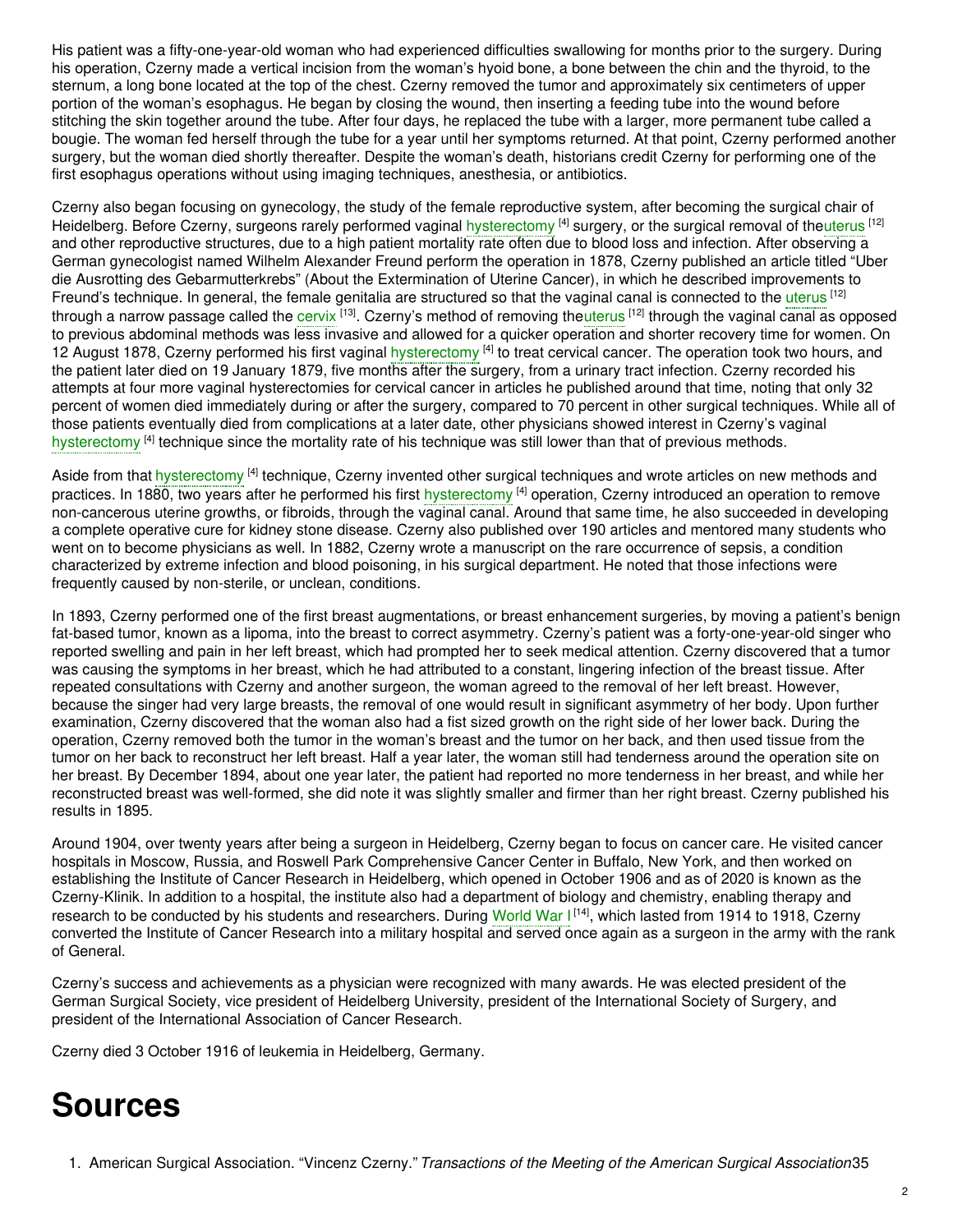(1917): 42–5. <u><https://books.google.com/books?id=7JtEAAAAYAAJ&pg=PR42></u> <sup>[15]</sup> (Accessed April 12, 2020).

- 2. Barkan, Adolph. "A case of*Filaria medinensis* in the anterior chamber."*Archive of Ophthalmology and Otology* 5 (1876): 151.
- 3. Chalmers, John Da Costa. *Modern Surgery–Chapter 27. Diseases and Injuries to the Abdomen–Surgery of the Stomach and Intestines.* Philadelphia: Jefferson Medical College, 1903. https://jdc.jefferson.edu/cgi/viewcontent.cgi? [article=1040&context=dacosta\\_modernsurgery](https://jdc.jefferson.edu/cgi/viewcontent.cgi?article=1040&context=dacosta_modernsurgery)<sup>[16]</sup> (Accessed April 12, 2020).
- 4. Champaneria, Manish C., Wendy W. Wong, Michael E. Hill, and Subhas C. Gupta. "The Evolution of Breast Reconstruction: A Historical Perspective." *World Journal of Surgery* 36 (2012): 730–42. <https://link.springer.com/article/10.1007/s00268-012-1450-2> [17] (Accessed April 12, 2020).
- 5. Czerny, Vincenz. "Neue operation." *Zentralblatt für Chirurgie* 4 (1887): 433–4.
- 6. Datnow, Morris. "Vaginal Hysterectomy." *Journal of the Royal Society of Medicine*27 (1934): 761–8. <https://journals.sagepub.com/doi/pdf/10.1177/003591573402700666> [18] (Accessed April 12, 2020).
- 7. Goldwyn, Robert Malcolm. "Vincenz Czerny and the Beginning of Breast Reconstruction."*Plastic and Reconstructive Surgery* 65 (1978): 673–81.
- 8. Hall, DP. "Our Surgical Heritage: Europe: Vincenz Czerny."*American Journal of Surgery* 107 (1964): 922. [https://www.americanjournalofsurgery.com/article/0002-9610\(64\)90196-5/pdf](https://www.americanjournalofsurgery.com/article/0002-9610(64)90196-5/pdf) <sup>[19]</sup> (Accessed April 12, 2020).
- 9. Hansson, Nils, and Annette Tuffs. "Nominee and Nominator, but Never Nobel Laureate: Vincenz Czerny and the Nobel Prize." *Langenbeck's Archives of Surgery* 401 (2016): 1093–6.
- 10. Karamanou, Marianna, Kostas Markatos, Theodoros G. Papaioannou, George Zografos, and George Androutsos. "Hallmarks in History of Esophageal Carcinoma." *JBUON* 22 (2017): 1088–91. [https://www.jbuon.com/archive/22-4-](https://www.jbuon.com/archive/22-4-1088.pdf) 1088.pdf<sup>[20]</sup> (Accessed April 12, 2020).
- 11. Kyle, Robert A., and David P. Steensma. "Christian Albert Theodor Billroth: Founder of Abdominal Surgery."*Mayo Clinic Proceedings* 93 (2018): 29–30. [https://www.mayoclinicproceedings.org/article/S0025-6196\(18\)30037-5/fulltext](https://www.mayoclinicproceedings.org/article/S0025-6196(18)30037-5/fulltext) [21] (Accessed April 12, 2020).
- 12. Liebermann-Meffert, Dorothea, Hubert J. Stein, and Harvey White. "II. Vinzenz Czerny (1842–1915): Grand Seigneur of Oncologic Surgery–Life, Influence, and Work of the Second Congress President of the ISS/SIC." *World Journal of Surgery* 24 (2000): 1589–98.
- 13. Ramachandran, K. "Breast Augmentation." *Indian Journal of Plastic Surgery* 41 (2008): 41–7. https://www.thieme[connect.com/products/ejournals/pdf/10.1055/s-0039-1700474.pdf](https://www.thieme-connect.com/products/ejournals/pdf/10.1055/s-0039-1700474.pdf) [22] (Accessed April 12, 2020).
- 14. Sebastian, Anton. *A Dictionary of the History of Medicine.*London: Routledge, 2018.
- 15. Senn, Nicholas. "The Early History Of Vaginal Hysterectomy."*JAMA: The Journal of theAmerican Medical [Association](https://embryo.asu.edu/search?text=American%20Medical%20Association) [5]* 25 (1895): 476–82. <u><https://collections.nlm.nih.gov/ext/dw/101494842/PDF/101494842.pdf></u> <sup>[23]</sup> (Accessed April 12, 2020).
- 16. Stricker, Salomon. *Studien über die Sprachvorstellungen.*Vienna: Braumüller, 1880. [https://books.google.com/books?](https://books.google.com/books?hl=en&lr=&id=lOJ0BVhUjkUC) <u>hl=en&lr=&id=lOJ0BVhUjkUC</u> <sup>[24]</sup> (Accessed April 12, 2020).
- 17. Trapl, Jiri. "Vaginal Hysterectomy For Cancer Of The Uterus And Vagina."*BJOG: An International Journal of Obstetrics and Gynecology* 55 (1948): 303–8.
- 18. Tuffs, Annette. "The "Samariterhaus" Hospital and the "Institute for Experimental Cancer Research" in Heidelberg." *Hektoen International: A Journal of Medical Humanities*(2015). http://hekint.org/2017/02/22/the-samariterhaus-hospital[and-the-institute-for-experimental-cancer-research-in-heidelberg/](http://hekint.org/2017/02/22/the-samariterhaus-hospital-and-the-institute-for-experimental-cancer-research-in-heidelberg/)<sup>[25]</sup> (Accessed April 12, 2020).
- 19. Uroskie, Theodore W., and Lawrence B. Colen. "History of Breast Reconstruction."*Seminars in Plastic Surgery* 18 (2004): 65–9. <u><https://www.ncbi.nlm.nih.gov/pmc/articles/PMC2884724/></u> <sup>[26]</sup> (Accessed April 12, 2020).
- 20. von Arlt, Carl Ferdinand.*Injuries of the Eye: And Their Medico-legal Aspect.*Philadelphia: Claxton, Remsen, & Haffelfinger, 1878. <u>[https://books.google.com/books?hl=en&lr=&id=kzIOqtBAC\\_wC](https://books.google.com/books?hl=en&lr=&id=kzIOqtBAC_wC)</u> <sup>[27]</sup> (Accessed April 12, 2020).
- 21. von Brücke, Ernst Wilhelm.*Wie behütet man Leben und Gesundheit seiner Kinder?*Vienna: Braumüller, 1892.
- 22. von Hebra, Ferdinand, and Moriz Kaposi.*On Diseases of the Skin, Including the Exanthemata.*London: New Sydenham Society, 1866. <https://books.google.com/books?hl=en&lr=&id=azBSAQAAMAAJ&oi=fnd&pg=PA1#v=onepage&q&f=false> [28] (Accessed April 12, 2020).
- 23. von Oppolzer, Johann. *Oppolzer's Vorlesungen über specielle Pathologie und Therapie bearbeitet und herausgegeben.* Erlangen: Ferdinand Enke, 1866. [https://books.google.com/books?hl=en&lr=&id=JJM\\_AAAAcAAJ](https://books.google.com/books?hl=en&lr=&id=JJM_AAAAcAAJ) <sup>[29]</sup> (Accessed April 12, 2020).
- 24. Willeke, Frank, and Thomas Lehnert. "Vincenz Czerny: Carrying Concepts Into the 21st Century."*European Journal of Surgical Oncology* 23 (1997): 253–6.

Vincenz Czerny was a surgeon in the nineteenth century who specialized in cancer and women's surgical care. Czerny performed one of the first breast augmentations using a reconstruction method to correct asymmetry and disfigurement of a woman's breasts. Additionally, Czerny improved the safety and efficacy of existing operations, such as the vaginal hysterectomy, which involves the surgical removal of some or all of a woman's reproductive structures. He contributed to other surgeries involving the esophagus, kidneys, and intestines. He was also one of the first individuals to research alternative methods of cancer treatment and founded the Institut für Experimentelle Krebsforschung (Institute for Experimental Cancer Research), in Heidelberg, Germany. The institute became one of the first hospitals dedicated solely to the study of cancer. Czerny's development of the breast augmentation and vaginal hysterectomy, as well as his cancer research, helped shape the creation of modern-day surgical procedures.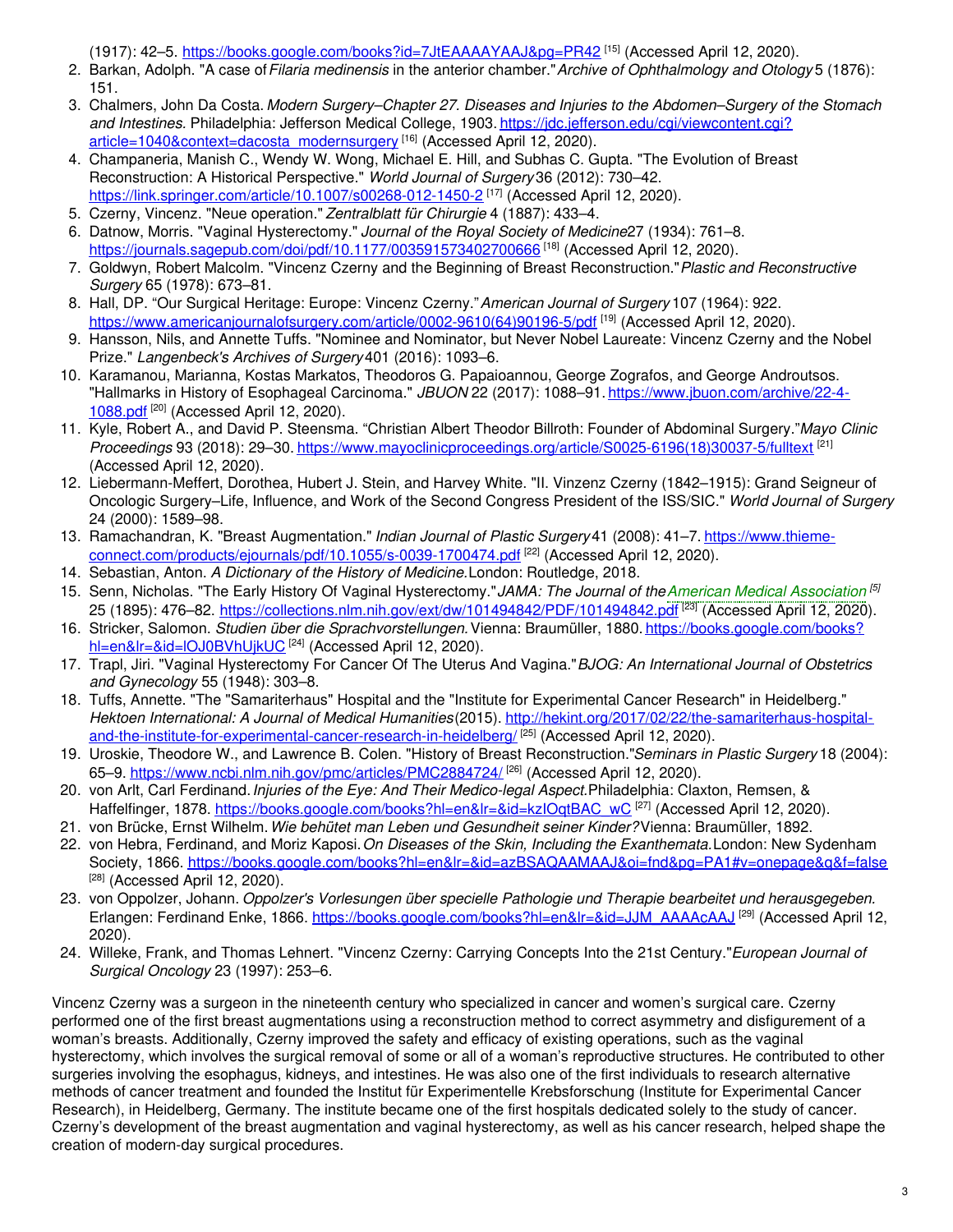## **Subject**

[Hysterectomy](https://embryo.asu.edu/library-congress-subject-headings/hysterectomy) <sup>[30]</sup> Vaginal [hysterectomy](https://embryo.asu.edu/library-congress-subject-headings/vaginal-hysterectomy) <sup>[31]</sup> [Esophagectomy](https://embryo.asu.edu/library-congress-subject-headings/esophagectomy) <sup>[32]</sup> [Sutures--Technique](https://embryo.asu.edu/library-congress-subject-headings/uterine-fibroids-surgery) <sup>[33]</sup> [Gynecology](https://embryo.asu.edu/library-congress-subject-headings/gynecology) <sup>[34]</sup> [Uterine](https://embryo.asu.edu/library-congress-subject-headings/uterine-fibroids) fibroids <sup>[35]</sup> Uterine fibroids--Surgery <sup>(36)</sup> Breast [augmentation](https://embryo.asu.edu/library-congress-subject-headings/breast-augmentation-surgery) surgery <sup>(37)</sup> History of [Medicine](https://embryo.asu.edu/medical-subject-headings/modern-medicine) <sup>(38)</sup> History of [Medicine,](https://embryo.asu.edu/medical-subject-headings/history-medicine-modern) Modern <sup>(39)</sup> Modern Medicine <sup>(40)</sup> History of [Medicine,](https://embryo.asu.edu/medical-subject-headings/history-medicine-19th-cent) 19th Cent.<sup>[41]</sup> [Reproductive](https://embryo.asu.edu/medical-subject-headings/reproductive-history) History <sup>[42]</sup> Breast [Implants](https://embryo.asu.edu/medical-subject-headings/breast-implants) <sup>[43]</sup> Breast [Implantation](https://embryo.asu.edu/medical-subject-headings/breast-implantation) <sup>[44]</sup>

## **Topic**

[People](https://embryo.asu.edu/topics/people)<sup>[45]</sup> [Reproduction](https://embryo.asu.edu/topics/reproduction)<sup>[46]</sup>

## **Publisher**

Arizona State University. School of Life Sciences. Center for Biology and Society. Embryo Project Encyclopedia.

## **Rights**

Copyright Arizona Board of Regents Licensed as Creative Commons Attribution-NonCommercial-Share Alike 3.0 Unported (CC BY-NC-SA 3.0) http://creativecommons.org/licenses/by-nc-sa/3.0/

## **Format**

[Articles](https://embryo.asu.edu/formats/articles) <sup>[47]</sup>

## **Last Modified**

Tuesday, October 6, 2020 - 22:37

## **DC Date Accessioned**

Tuesday, October 6, 2020 - 22:30

## **DC Date Available**

Tuesday, October 6, 2020 - 22:30

## **DC Date Created**

2020-10-06

#### [Contact](https://embryo.asu.edu/contact) Us

© 2021 Arizona Board of Regents

The Embryo Project at Arizona State University, 1711 South Rural Road, Tempe Arizona 85287, United States

**Source URL:** https://embryo.asu.edu/pages/vincenz-czerny-1842-1916

#### **Links**

- [1] https://embryo.asu.edu/pages/vincenz-czerny-1842-1916
- [2] https://embryo.asu.edu/keywords/vaginal-hysterectomy
- [3] https://embryo.asu.edu/keywords/breast-augmentation
- [4] https://embryo.asu.edu/search?text=hysterectomy
- [5] https://embryo.asu.edu/search?text=American%20Medical%20Association
- [6] https://embryo.asu.edu/search?text=microscope
- [7] https://embryo.asu.edu/search?text=Charles%20University
- [8] https://embryo.asu.edu/search?text=rabbit
- [9] https://embryo.asu.edu/search?text=retinas
- [10] https://embryo.asu.edu/search?text=University%20of%20Freiburg
- [11] https://embryo.asu.edu/search?text=humans
- [12] https://embryo.asu.edu/search?text=uterus
- [13] https://embryo.asu.edu/search?text=cervix
- [14] https://embryo.asu.edu/search?text=World%20War%20I
- [15] https://books.google.com/books?id=7JtEAAAAYAAJ&pg=PR42
- [16] https://jdc.jefferson.edu/cgi/viewcontent.cgi?article=1040&context=dacosta\_modernsurgery
- [17] https://link.springer.com/article/10.1007/s00268-012-1450-2
- [18] https://journals.sagepub.com/doi/pdf/10.1177/003591573402700666
- [19] https://www.americanjournalofsurgery.com/article/0002-9610(64)90196-5/pdf
- [20] https://www.jbuon.com/archive/22-4-1088.pdf
- [21] https://www.mayoclinicproceedings.org/article/S0025-6196(18)30037-5/fulltext
- [22] https://www.thieme-connect.com/products/ejournals/pdf/10.1055/s-0039-1700474.pdf
- [23] https://collections.nlm.nih.gov/ext/dw/101494842/PDF/101494842.pdf